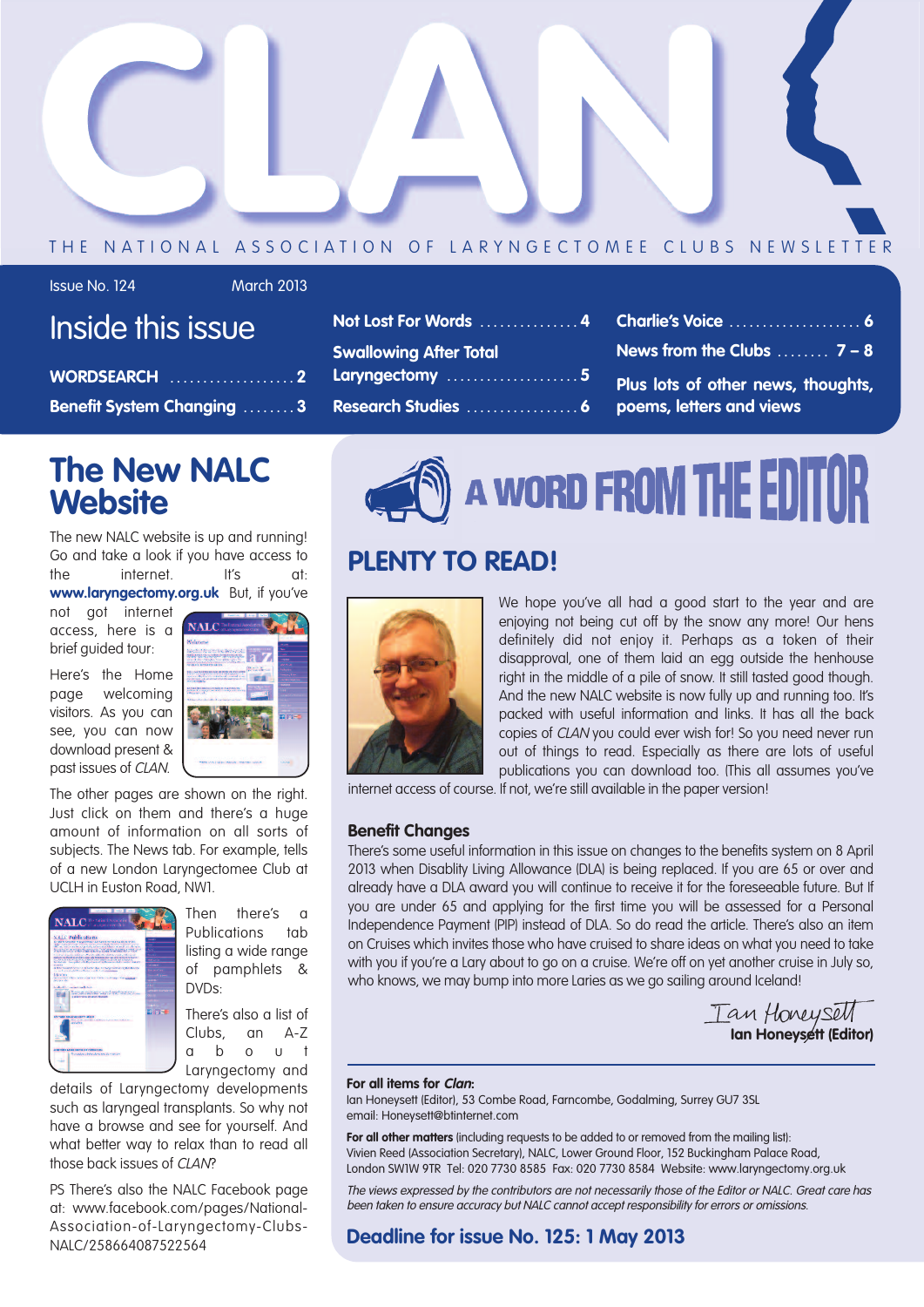## **NALC Annual Lunch in Blackpool**



#### **WORDSEARCH**

Many thanks to Kerry in the NALC office for the following Wordsearch. Can you find these lary-linked words? The state of the state of the state of the state of the state of the state of the state of

STOMA, NECKBREATHER, NALC, CLAN, LARYNGECTOMEE, LARYNX, VALVE, PROSTHESIS, SPEECH, CLUBS, THERAPIST, VOICE, ASSOCIATION, LARYNGEAL TRANSPLANT, NECK, HEAD ! '' '' '' ''%!!#\*5%"5#(&'''/%-0(1)%/'"-%(!4/%("&'''()\*+&'''.)%7' ! '' '' '' ''%!!#\*5%"5#(&'''/%-0(1)%/'"-%(!4/%("&'''()\*+&'''.)%7' ! '' '' '' ''%!!#\*5%"5#(&'''/%-0(1)%/'"-%(!4/%("&'''()\*+&'''.)%7'

| L | A | A | A | S | S | Ω | C | ı | A | т | I | Ω | N | Z | v | E | M | N | S |
|---|---|---|---|---|---|---|---|---|---|---|---|---|---|---|---|---|---|---|---|
| I | A | т | А | S | м | N | L | Ω | P | А | U | F | S | C | Z | F | т | S | т |
| B | N | R | Ω | B | A | F | U | D | C | L | S | E | F | Υ | P | P | Ω | B | Ω |
| A | C | A | Υ | м | B | x | B | C | O | К | Υ | E | X | К | R | w | D | G | м |
| А | S | L | Z | N | Ω | w | S | Κ | S | т | C | N | x | F | Ω | н |   | J | A |
| X | L | Υ | А | P | G | D | C | Q | R | F | Υ | Q | E | R | S | G | м | Ω | R |
| F | C | L | Ω | т | т | E | S | G | E | R | L | E | C | К | т | т | R | Ω | S |
| м | C | Z | т | U | N | U | A | E | А | F | M | J | х | G | н | w | F | U | Χ |
| G | S | P | F | F | C | н | н | L | G | O | F | F | N | Ω | E | U | н | К | C |
| К | L | v | v | К | w | Ω | N | S | т | Q | V | н | Υ | P | S | O | т | L | v |
| w | B | A | L | L | R | D | v | C | F | R | G | N | G | P | L | U | A | C | I |
| N | Υ | м | А | н | B | Υ | F | L | I | Ω | A | G | C | н | S | N | F | н | Κ |
| ı | N | Ω | v | x | v | G | I | К | F | J | N | N | E | J | L | J | R | J | R |
| Z | ı | Z | v | O | N | L | C | E | P | O | E | O | S | S | н | В | B | Ω | т |
| B | v | x | к | γ | Z | A | D | L | J | R | S | P | R | P | w | B | К | Κ | L |
| Q | Υ | Z | R | P | Q | R | A | т | К | C | Q | S | G | D | L | F | C | G | Κ |
| R | W | А | А | J | т | н | E | R | A | P | I | S | т | M | А | А | E | v | L |
| B | L | ٧ | т | E | M | т | н | S | I | R | А | J | Q | Z | O | C | N | к | B |
| C | C | F | R | А | B | м | R | Z | Ω | N | E | С | К | N | F | R | B | т | L |
| v | Ω |   | C | F | Z | А | F | E | J | O | Ω | F | S | C | N | Z | M | А | В |

## '' **Experiences of Laryngectomees**

#### **Ron Mattoon - Jan 2010**

"When I got cancer, I started thinking about my physical healing and it taught me to think about things a day at a time. I now concentrate on what I need to do each day to beat this new challenge. Learning to deal with each new thing was just another goal. Get through the radiation and chemo. Deal with swallowing and the lack of smell. Learn to make my tongue work again and another way to talk. Although this was new to me, many others have gone through it and I can deal with it too. A day at a time and I can beat this. Through WebWhispers, I have met so many great people who have gone through it all. You give me hope and role models that show me how to do this, and my family has been there to give me the strength and support I needed."

#### **Bob Keiningham – 2008**

"My Daily goal: To organise each day for the things I 'Must' do, then add one or two of the things I 'Should' do, and fill the time remaining with the things I most 'Want' to do. That's my first thought every morning, and the last each night.

My Weekly goal: To review the week ahead and organise it to ensure I'm prepared to get the 'Must' do's out of the way as quick as possible and select a few specific 'Should' do's for the coming week, so I can have maximum time available for the 'Want' to do's."

#### **Lillian Parra – 2001**

"I'm a pretty simple person; I'd like to sit on

## **My Cancer Treatment**

Is a new patient website that provides access to detailed reports for thousands of clinical teams across England. The clinical team refers to the multidisciplinary team (MDT), composed of a group of doctors and other health professionals with expertise in specific cancer types, who together discuss and manage an individual patient's care and plan the options for best treatment.

The reports are based on assessments of the clinical teams that have taken part in the NCPR quality assurance programme. My Cancer Treatment is the only resource that provides the public with access to detailed information about the quality of a cancer service at the clinical team level, specific to tumour site. The tumour sites currently covered include Brain and CNS, Breast, Colorectal, Gynaecology, Head and Neck, Lung, Sarcoma, Skin, Upper GI and Urology. Chemotherapy and Radiotherapy services are also included.

In the next stage of the website development Acute Oncology, Children's, Teenage and Young Adults, Complementary Therapy, Psychology, Rehabilitation and Specialist Palliative Care services will also be included. This initiative was driven by the NCPR National User Steering Group (NUSG), a group of cancer patients and carers who work closely with NCPR and have emphasised the need for this information to be readily available to the general public.

#### **How does it work?**

In up to three easy steps, you can search by: location, cancer team and hospital, to locate and compare NHS cancer services by reading the reports which detail the quality of the services.

The reports available on My Cancer Treatment are based on the most recent assessments for that clinical team. If you would like to know more about the IOG, please visit the NICE website www.nice.org.uk/guidance

the terrace of Nepenthe Restaurant in Big Sur, CA and just take in the wonderful view of the ocean, sip on something yummy and enjoy the redwoods. I hope I can move back to Hermosa Beach, CA, from whence I came, for the remainder of my days (the sooner the better for the move), but most importantly, I want to be right with God when my time comes, so I try to talk to Him everyday and make sure my heart is right and that I'm doing my best to treat people decently."

(From WebWhispers)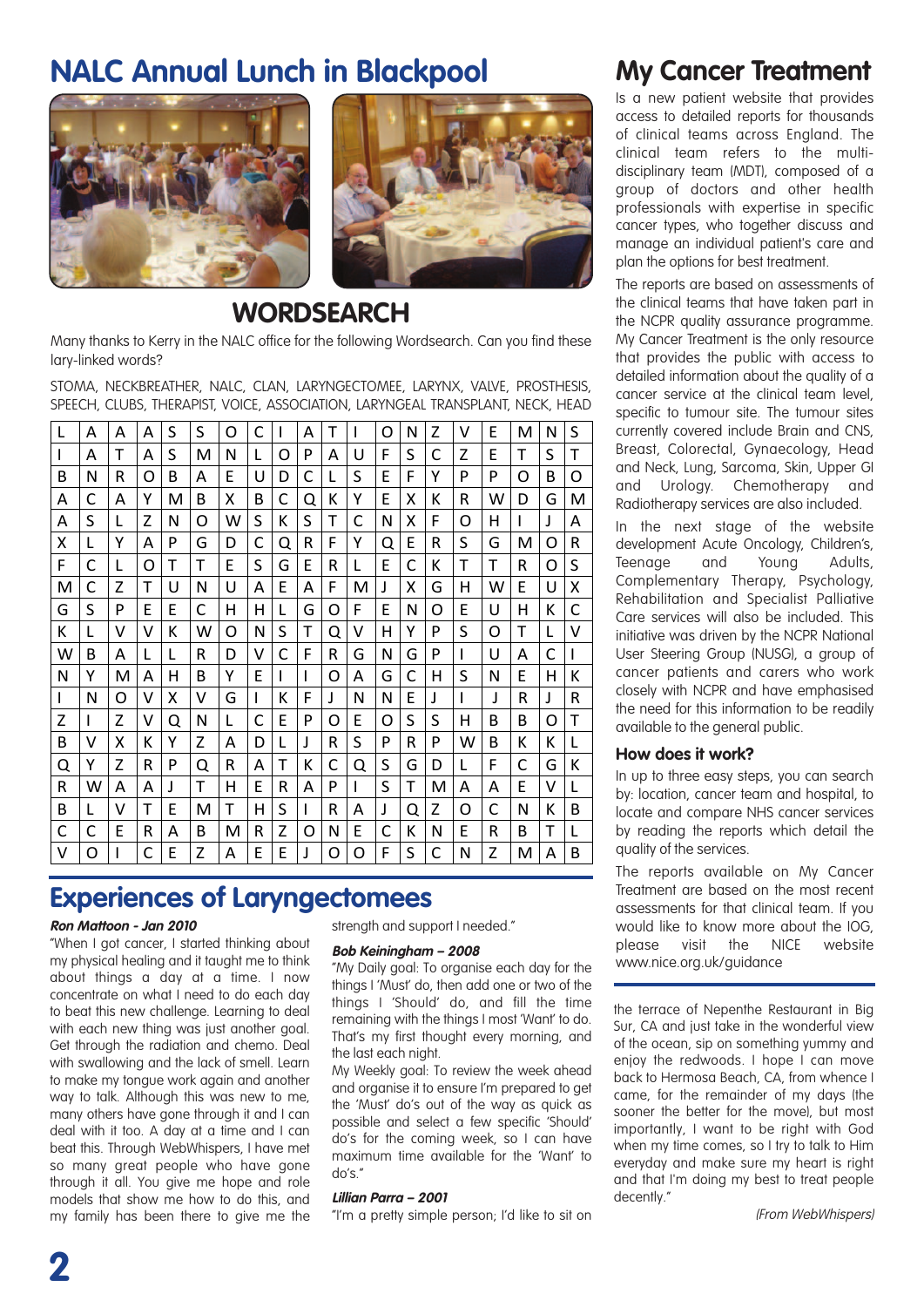# **The Benefit System Is Changing! Exquisite**

On 8 April 2013 the system is changing. Disablity Living Allowance (DLA) is being replaced.

If you are 65 or over and already have a DLA award you will continue to receive it for the foreseeable future.

If you are under 65 and applying for the first time you will be assessed for a Personal Independence Payment (PIP) instead of DLA.

If you are under 65 and already receive DLA, from October this year the Department of Works and Pensions (DWP) will be contacting you to inform you that they are withdrawing your benefit. You will then be given the opportunity to apply for the new benefit (PIP).

Attendance Allowance will remain the same for the foreseeable future.

We strongly advise those under 65 currently receiving DLA to be prepared for the change by making enquiries in your local area about how to proceed. Although the contacts with people already receiving DLA will begin in October 2013 the DWP has now realised that the number of people affected will take a much longer time to process than originally thought so we cannot tell you when your particular call will come or how long the waiting time will be. We assume that those DLA awards due for reappraisal around that time will be contacted first with information about their position.

#### **Our Priority**

NALC's priority is of course to look at how this situation will affect our laryngectomee community and we have spent a lot of time and effort in attempting to protect their particular needs by taking part in all the consultations and reviews that the government has instigated. The managing of the situation is not helped by the fact that the claim forms for PIP are not yet available, even to the professionals working in the field and our volunteers have even less chance of getting access. We will obtain a copy of the relevant documentation as it becomes available and circulate the details to the best of our ability.

One aspect of the changes that gives us great concern is that system being introduced for claiming PIP expects the



use of the telephone as a means of both giving and taking of information. The first step in making a claim is to telephone the DWP who will take the basic details and carry out a preliminary interview over the phone.

For the laryngectomee it may be difficult and stressful to attempt to contact DWP themselves over the telephone. In any event if they are able to sustain an adequate voice through the conversation this may undermine their claim, much of which may involve communication problems. Call centre staff will have little knowledge of the variability of laryngectomee voice and the episodes which make speech impossible.

#### **Making a Claim**

We are told paper forms will be available for those claimants that are unable to make the claim by phone. Therefore we need to stress, that someone other than the laryngectomee needs to make the telephone contact and arrange to have the paper forms delivered.

NALC asks that every professional working with laryngectomees attempts to get across to all laryngectomee patients the importance of obtaining the paper PIP claim forms with the help of another person. Similar difficulties will apply in the appeals process.

Disclaimer: Information about precise details of the changes is taking <sup>a</sup> long time to appear and in some cases is contradictory. The information above is the best available to us for the date this item is written. The prediction of an individual's entitlement needs <sup>a</sup> full consideration of all their circumstances. This news item is offered only to warn laryngectomees of some significant changes ahead.

**How is it one careless match can start a forest fire, but it takes a whole box to start a campfire?**

Rykens-Weir recently attended a pre-Christmas craft fair and was impressed by the exquisite hand beaded necklaces



made by Lorraine Hodgkinson. Tina has attached some photographs and feels that our female readers may be interested in them. They are all available for under £15 each. Lorraine can be contacted as follows:

Lorraine Hodgkinson 17 Culverton Hill, Princes Risborough Buckinghamshire HP27 0DZ Tel: 01844 347230 Email: ddrhodgkinson@btinternet.com



## **Just Cruising**

Would you mind putting a call out for all information from experienced lary cruisers as to what I need to take with me, what to be prepared for etc as my wife and I are going on a 12 night cruise in Sept/Oct this year and have no idea what medical stuff (apart from nebuliser of course) to take with us. We are going from Southampton to Portugal to the Canaries and return, so all English speaking and we have already sorted out travel insurance. Please e-mail advice to admin@2020cancerappeal.org or post to Phil Johnson, 37 Windley Road, Leicester LE2 6QX. Thank you all, in advance, for your help.

#### Phil Johnson, Leicester Club

The Editor writes: I asked John and Shirley Jones for their ideas and they gave the ones below. But you might have other ideas too?

#### **The list of 'must take' items are:**

Antibiotics from my doctor in case of a chest infection;

Sufficient laryngectomee protectors;

Ointment such as Germolene in case of external soreness around the stoma;

If using a Servox machine, remember to take spare batteries and the charger. NB: check that the ship has a facility for recharging batteries.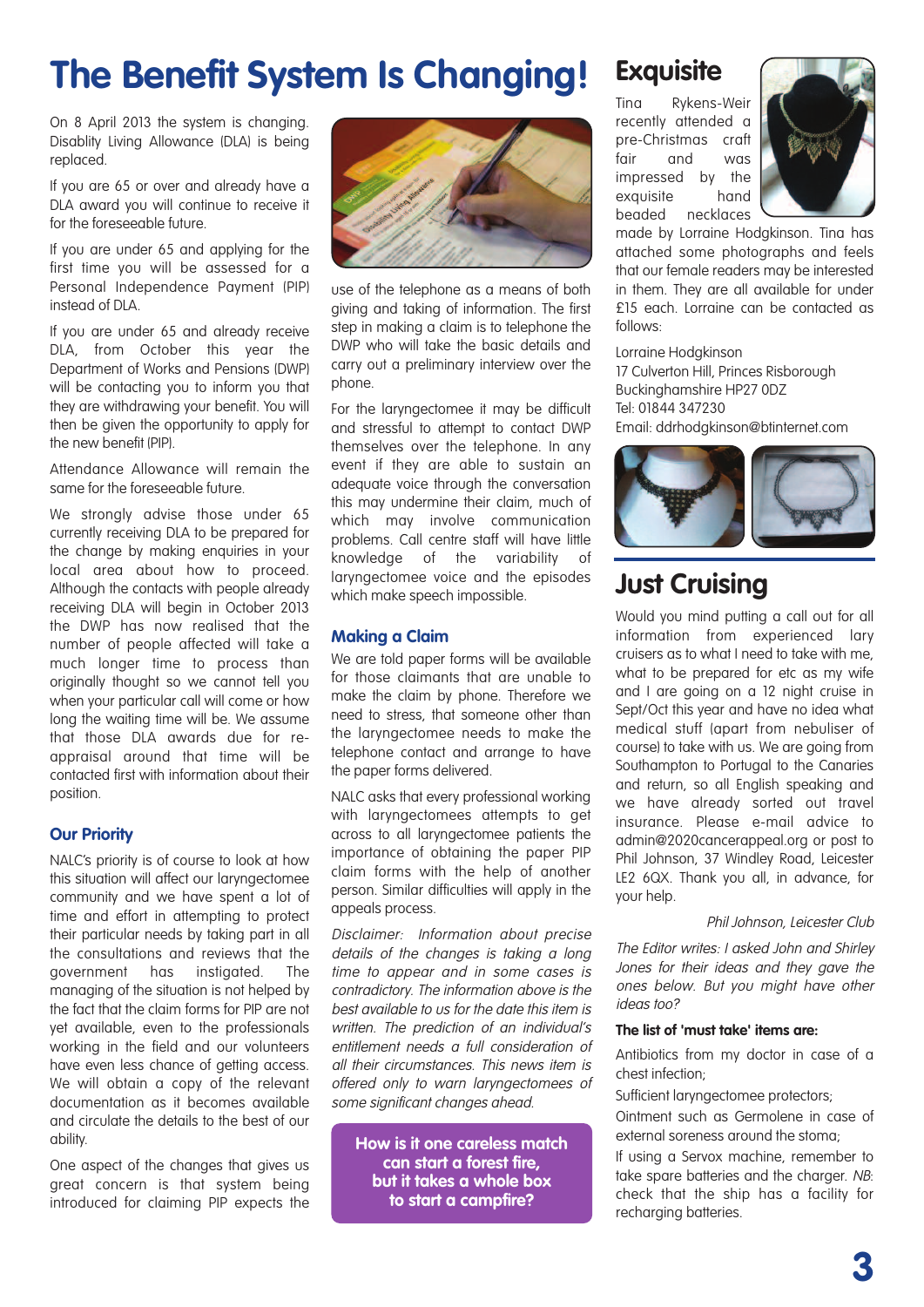## **From Shock and Fear to Acceptance and Joy**

The IAI News features an article about Kathy Turbucz Poirier and her laryngectomy. Here are <sup>a</sup> few extracts:

30 March 2012: My first visit to the

cancer centre in London, Ontario, I already know I have a tumour but I'm feeling good. They will just take the tumour out, give me some radiation and life goes on. WRONG! This is the day I found out that I would be having a full laryngectomy with a possible removal of my oesophagus and a stomach pull up. I sat in the office and I was numb. I felt nothing. I had been diagnosed with Adenoid Cystic carcinoma, a rare form of cancer with no known cause. I also have 10-15 undetermined spots on my lungs that will have to be monitored. Surgery date is set for 20 April 2012 and we (husband, Claude) go home.

It wasn't until later that night that reality hit me, I was going to lose my voice forever, I cried like I have never cried in my life. What was I going to do? Was my husband still going to love me, find me attractive? So many doubts played in my mind.

#### **Next Morning**

The next morning I was determined to be positive that everything was going to be OK. I went to the store and bought recordable story books, nine in total, and recorded three for each of my kids.

20 April: Surgery starts at 8 am, we get to the hospital at 6, our daughters meet us there. We hug and start the longest but shortest walk of my life in silence. No one speaks, we are lost in our own thoughts I suppose. I don't know to this day what they were thinking, but I was thinking it was the last time I was going to see them. I was terrified, I wasn't sure if I was going to make it and, if I did, did I want to? We said our goodbyes and I was whisked away to the operating room. I remember lying down on the table, having my IV started and not much else.

Guess what? I woke up! I wasn't sure if I was happy about that or not at first, I was so sick. Great news!

## **Not Lost for Words**

Rev. Gunter Helft has sent CLAN a copy of his book entitled Not Lost for Words. He was born in 1923, spending his early childhood in Berlin where he witnessed the beginnings of Nazi brutality. Brought up as a Marxist atheist in a Jewish family, he was only as an adult to learn that he



had been adopted as an infant and he writes with feeling about adoption and parenting. With his parents he fled to England, with no knowledge of the language, and describes his assimilation at a London Grammar School, his exploration of Judaism and discovery of Christianity and his ordination and work at an Approved School, as a Mission to Seafarers chaplain in Japan and the Sudan, his involvement in various aspects of education, ultimately as Head of a very large Comprehensive school.

The book contains an interesting review of educational developments in the 1960s. He suffered throat cancer and discusses the peculiarities of cancer. He had to learn again to be 'Not Lost for Words'. With a mastery of oesophageal speech, he was able to exercise an active retirement ministry in church and education in Worcester. More recently his mobility has been much impeded by a stroke and he continues to be supported by his wife of 59 years.

His autobiography is available on Kindle as well as in traditional form from Amazon etc priced £7.19. The photo is of Gunter and his wife, Diane.

#### **Now Read On…**

Here's an extract: "Before my laryngectomy operation, I had a visit from the speech therapist to explain how the operation would take away my voice and how she would afterwards be able to teach me to develop 'oesophageal speech'. At the time it was all pretty academic and deep down I believed neither her prognosis nor the hope she held out. As I have said, one cannot imagine oneself without a voice while one still has it. I am not alone in having sometimes tried to imagine what blindness must be like by shutting my eyes for a while; but, of course, blindness is so much more than that, and those of us with sight cannot imagine it. So it was with my perception of voicelessness. When Sylvia Paine, the therapist, re-visited after the operation, I began to understand what I had lost, but not yet how I could acquire something in its place. "

"At this time I also received visits from two former laryngectomee patients. I was so grateful that they took the trouble to encourage me in this way. It was, on the other hand, good to see how these men had learned to communicate again, to progress from silence to the ability to make themselves heard. On the other hand, their visits provided my first encounter with this very different kind of speech and I found it ugly and frightening. I have tried to be sensitive to both aspects when I have myself since then visited laryngectomee patients before and after their operations. It is encouraging to learn there is life after the operation, but a shock to find that one is going to sound like that."

### **Never Lose Hope**

CLAN's friendly correspondent in Uganda, Emmanuel Bychance, has sent us the following message for 2013: I am so grateful to welcome my fellow laryngectomees and members of the CLAN in wonderful new year 2013, for those whom we have lost may their soul rest in peace. As for us with life, I strongly believe that together we can reach our goals. Once you take God at heart, "No matter how poor you are and what challenges you have faced in life", God still remains our light forever in our life. One question that I asked my doctor before my operation was: "If you remove my vocal

cord and I have to breathe through neck, will I survive for some good years?"

The doctor replied: "I will do my part and the rest will be to God." Well I had



hope and trust that God still is with me. So far it is now five years since my operation and I am still doing well. My message to laryngectomees is to be firm in everything and a promised life is still there. Wish you all the best and also thank you for your encouraging news you send in your magazine.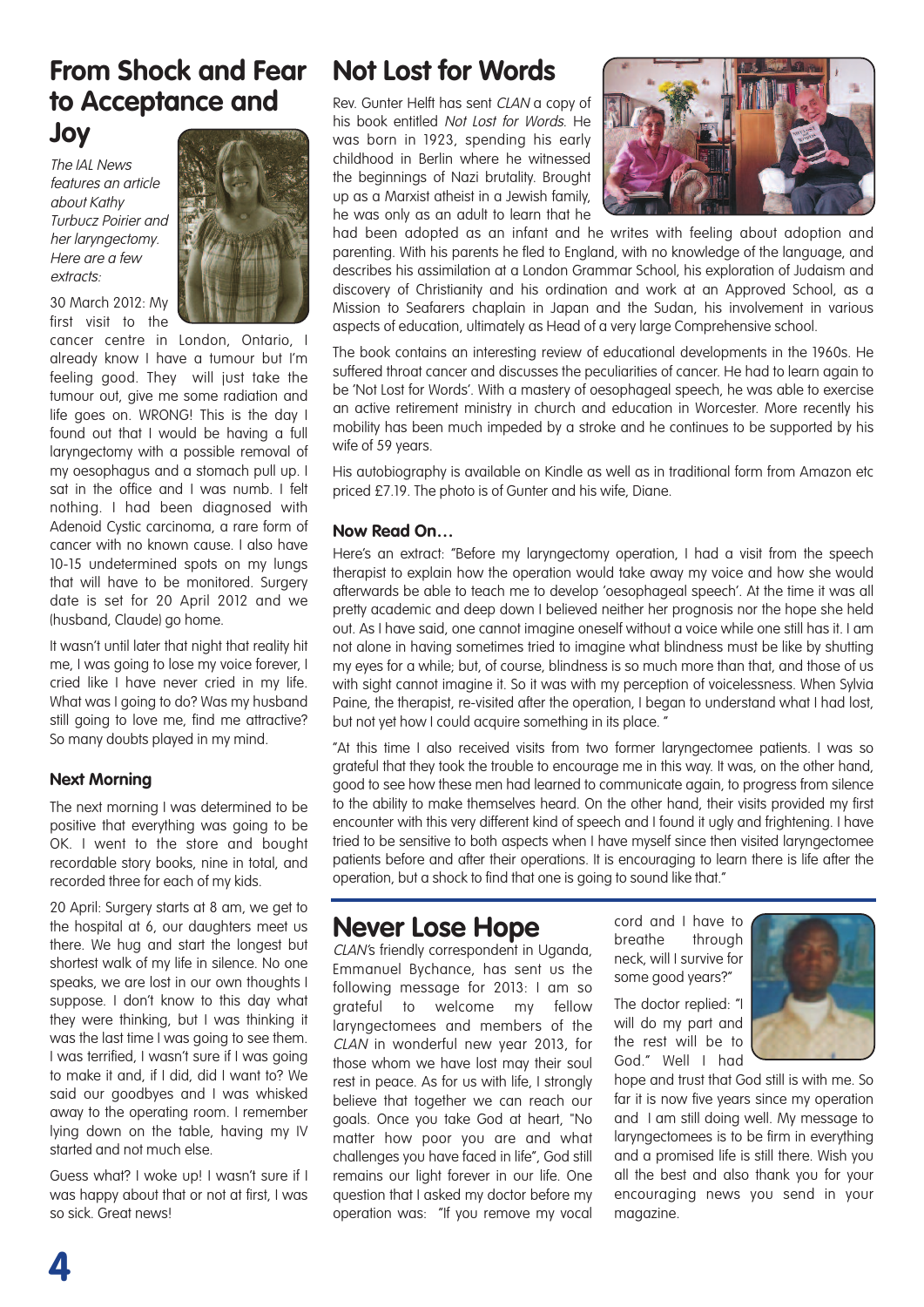## **Hey Presto!**



Roy Cook from Pontefract wonders if readers might be interested in his idea which is to take the centre out of a Provox HME filter cassette and just leave the outer ring that fits into the baseplate. Place a cheap plastic whistle into the cassette housing and secure with a fixative such as 'instant nails'. One deep breath and, hey presto, a warning device for next to nothing.

## **Avocado Ice Cream**

#### **Ingredients**

2 ripe avocados – stoned & peeled ¼ pint single cream 10 fl oz double cream 3 oz caster sugar Juice ½ lemon



2 oz almonds – finely chopped & toasted

#### **Method**

Place avocado and single cream in electric blender and work until smooth. In a large bowl whip the double cream until it forms soft peaks. Fold in the sugar, avocado mixture, lemon juice and almonds. Place the mixture into a freezerproof container, cover, seal and freeze. Transfer to the fridge 30 minutes before serving to soften. Scoop into chilled glasses to serve.

#### Ian and Rose Browse

Taken from Soups & Puddings produced by THANCS Group. Minimum donation (from non-laryngectomees) of £2.00 per copy. THANCS group: Hawthorn Suite, Worcestershire Royal Hospital, Charles Hastings Way, Worcester WR5 1DD.



## **Swallowing After Total Laryngectomy**

Swallowing problems (dysphagia) can occur after total laryngectomy. The dysphagia may be temporary or long term. Risks of dysphagia include poor nutritional status, limitations in social situations and reduced quality of life.

The laryngectomy procedure involves complete surgical separation of the respiratory and gastrointestinal tracts. For this reason, the laryngectomised individual does not risk aspirating swallowed material. Instead, dysphagia following total laryngectomy is mostly characterised by problems with propulsion of material through the 'new' post-surgical swallow passage (sometimes referred to as the neopharynx).

The nature and degree of surgical closure used with total laryngectomy is unique for each patient. As a result of the surgical closure, some patients may end up with a fold of tissue (pseudoepiglottis) at the base of the tongue. The pseudoepiglottis may form a pocket or pouch that can collect food or liquid, resulting in effortful swallowing when the patient attempts to clear pocketed material. If the pouch is large enough, another surgical procedure might be needed to fix the problem. Effortful swallowing might also occur as a result of the overall tightness of the surgical closure. Patients require removal of different amounts of surrounding tissue during surgery. For patients requiring significant tissue removal, the surgical closure will need to be tighter and swallowing may subsequently require more effort. In severe cases, the narrowed passage might result in backflow of swallowed material all the way up to the oral cavity or nasal passages. Liquids might be the only consistency the patient can swallow. Another outcome from surgery may be the development of scar tissue which can create a stricture or significant narrowing in the swallow passage. Sometimes this problem can be temporarily relieved with stretching procedures (dilatation). This is only done under the care of a physician. In some cases, a surgical procedure might be necessary to release the stricture.

#### **Critical**

Videofluoroscopic evaluation of swallowing conducted by a qualified speech pathologist is a critical component of post-laryngectomy rehabilitation. Not only does this dynamic radiographic procedure provide objective evidence regarding swallow function in this unique patient population, it affords the speech pathologist opportunities to introduce compensatory interventions. For example, alternating food and liquid consistencies or swallowing multiple times for each bite of food might be effective strategies for some patients. Patients experiencing backflow of material might benefit from using a head rotation to assist with opening up a narrowed area in the swallowing mechanism. It is only during the swallow x-ray that these types of interventions can be evaluated for usefulness. Diet consistency recommendations and potential for other treatments can also be addressed during the evaluation.

For patients undergoing radiation treatment after total laryngectomy, another potential problem is lack of saliva (xerostomia) which can greatly impact oral manipulation and propulsion of food. Diminished sense of smell is also very common after total laryngectomy since transnasal airflow has been removed as a result of the surgery. These factors can impact appetite and result in reduced food intake and poor nutritional status during a time when optimal nutrition is necessary.

For speech pathologists, it is critical to discuss potential for dysphagia during the preoperative counselling session ahead of total laryngectomy. Speech pathologists must also advocate for the videofluoroscopic evaluation of swallowing post-operatively when indicated. For patients, close attention to the act of swallowing is crucial for relaying any new or persistent problems related to ingestion of food and liquid (including weight loss) to the appropriate health care professional so that appropriate evaluation and interventions can be initiated as soon as possible.

> Carol Blossom Stach, MA, CCC-SLP, BRS-S and Michael E. DeBakey VA Medical Centre, Houston, Texas From: www.webwhispers.org/news/Feb2013.asp

**Odd Sign: "Bottomless Pit – 65 feet deep"**

**Hippopotomonstrosesquippedalio phobia: Fear of long words.**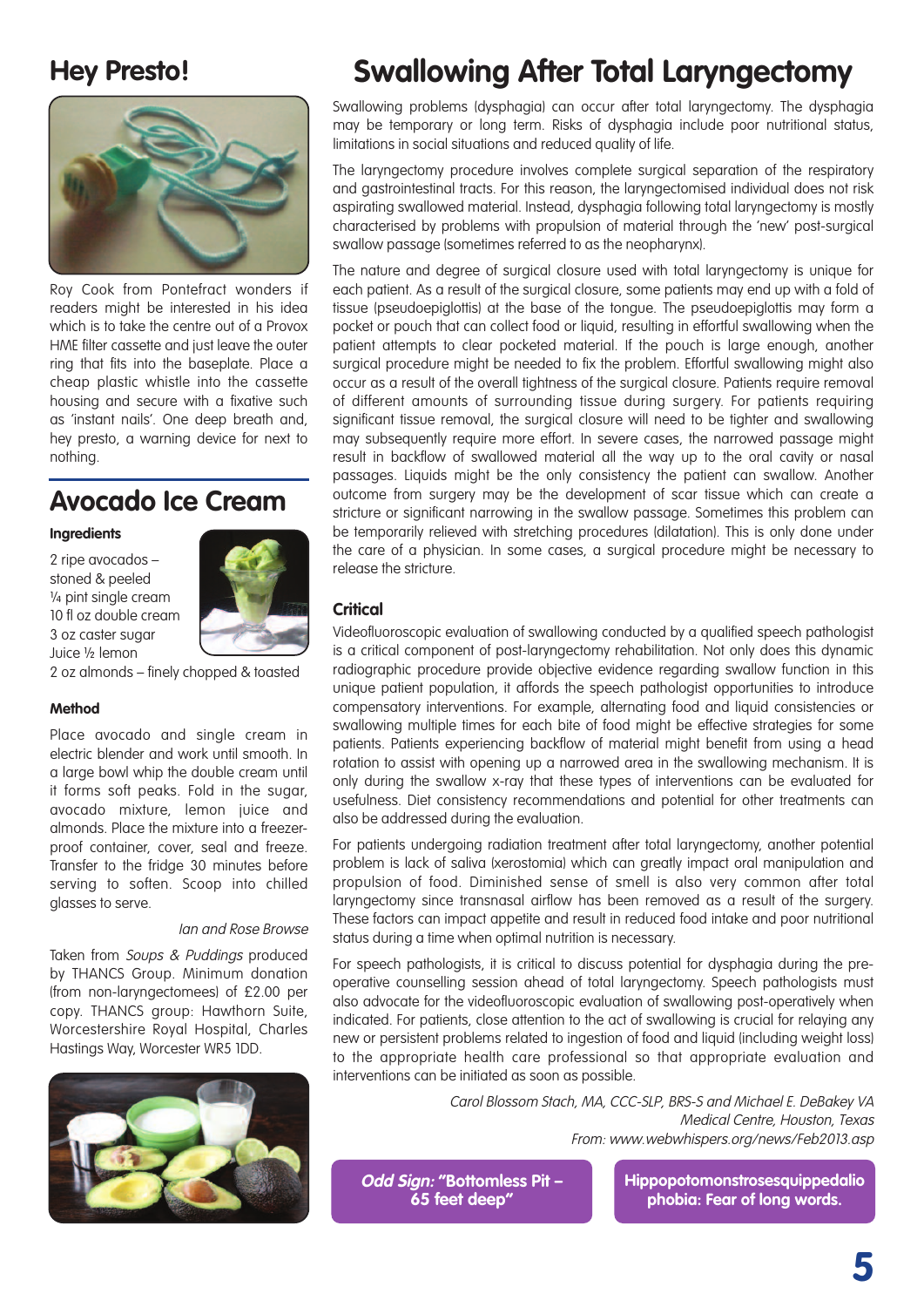## **Research Studies Need You!**

The number of Head and Neck Cancer research studies and clinical trials has increased greatly in the past five years. Every research project needs the involvement of patients or carers from the planning stage (writing the protocol and patient information leaflet) at the start and, in the running of the study, by a steering group over two or three years.

Involvement in a project will mean reading some scientific and medical information. There will be telephone conferences, exchanges of emails and occasional meetings where the concerns and opinions of patient representatives can be raised. Expenses such as the travel costs of patient/carer representatives will usually be met. Training courses are available from Macmillan and the NCRN on such topics as the Biology of Cancer or the Basics of Research to help prepare for what may be unfamiliar work.

In many regions there are groups called Consumer Research Panels where patients and carers involved in research can share ideas and assist their local hospitals and universities.

If you would like to know more or think you could make a contribution to this work please contact Vivien Reed at the NALC office or visit the webpage www.hnchelp.org.uk and follow the link for patients involved in research.

Malcolm Babb



The photo shows Malcolm in action at the North Trent Conference

**Doug meets Bill at the bar after work and is once again looking down in the dumps. "What's wrong now, Doug," asked Bill. Doug replies, "They called in a management team and gave everyone in the office an aptitude test to see what they were best suited for." "Yeah, so what's the problem with that?" Doug sighs, "Well, it seems that I am best suited for unemployment."**

**(Still Talking NSW Newsletter)**

## **Charlie's Voice**

"Pay it forward" is a term still used frequently in the United Kingdom and Canada.

Basically, it simply means to respond to a person's kindness to oneself by being kind to someone else. That is what we larvngec-



tomees do. It is what is expected of us if we are able.

three excellent teachers: the U.S. Navy where I spent eight years as a hospital corpsman; the late founder of WebWhispers, Dutch Helms; and my speech language pathologist, Caryn Melvin, Ph.D..

I have probably done 20-25 counseling sessions since my surgery in March 2005. All of them, though, were on the phone or in person. It tice. All of us have many similarities. wasn't until a few weeks back I was asked to help on the internet. (The story is on pages 6,8 and 10.)

First, the newbie, Kathy Turbucz Poirier, was terrified, and she is very bright, meaning in the beginning I had to choose every word carefully. For this I called on mainly what I had picked up from Dr. Melvin. Listen/read carefully before responding. Jumping in with a bunch of mindnumbing advice can exacerbate a serious problem. Better the counselor just send the patient back to his/her SLP or physician than to be the least bit doomatic.

Now the Navy training. Never advise or speculate if a problem is the least bit over your head. In fact, I once sent Kathy back to her SLP, And I had her make up a list of questions for her physician.

Surgeons are busy people. Write your questions and have them ready.

Finally, the time comes when the newbie/ patient has to be told by his/her peer that some things are a given for a laryngectomee. You are going to cough, so learn to do it as unobtrusively as possible. In the beginning, for most of us, we must be careful what we take out to eat.

I remember when I really wanted to go see "Walk The Line." But I hesitated because of coughing. "You better get rid of that attitude," said Dutch, "unless you want to sit at home the rest of your life." I went, coughed like I had been taught and nobody paid any attention. And I very much enjoyed the movie.

Kathy was really easy because she listened and I have tried to do what was asked of me. I had sincerely wanted her life back. And it seemed as if every day she would make a stride of some sort.

> First she began to get over her imagined fears. I certainly don't take credit for this. Her doctor. SLP and counselor were mostly responsible. But after every visit we would talk about what she had been told and how she had put it into prac-

> I remember the first day she walked outside and had courage to leave her yard. If I am not mistaken. it was about one-half mile. This she forced herself to do. That was the first and it abated most of her fear.

Then it was the grocery, then driving. She just bubbled. She was getting on with her life. Things began rushing out in a flood. Having her hair done. Visiting her co-workers at the bank. And, with me, she began taking about going to work. Now she and her husband, Claude, have all kinds of trips and the like planned.

And two weeks ago, she began "paying it forward."

Charlie "Buck" Moore is editor of The IAL News.

from the November 2012 IAL News

## **It's** on You Tube

There are quite a few clips on youtube made by and about laryngectomees. Here are three we recently found.



**1.** A ten minute video made in 2010 by grandfather, Graham

Taylor and grandson, Alex Ratcliffe (who operated the camera), about life as a laryngectomee. Over the months, Alex kept a video diary of his relationship with Graham and his developing cancer. Graham clearly kept his sense of humour to the end! **www.youtube.com/watch?v=Q94zKmq2fbk**

**2.** A 2011 video about communication, specifically after total laryngectomy (surgical removal of the larynx). This video also highlights good communication skills and can be used in training for anyone working with the public. Produced by the South East Coast Laryngectomy groups: YakityYak in Brighton and Necks Best in Eastbourne/Hastings. **www.youtube.com/watch?v=R4azcU6i2IE**

**3.** A 2011 video about Steve, who started smoking at six years old and stopped six years before he got cancer. **www.youtube.com/watch?v=PzwnO6o-V6w**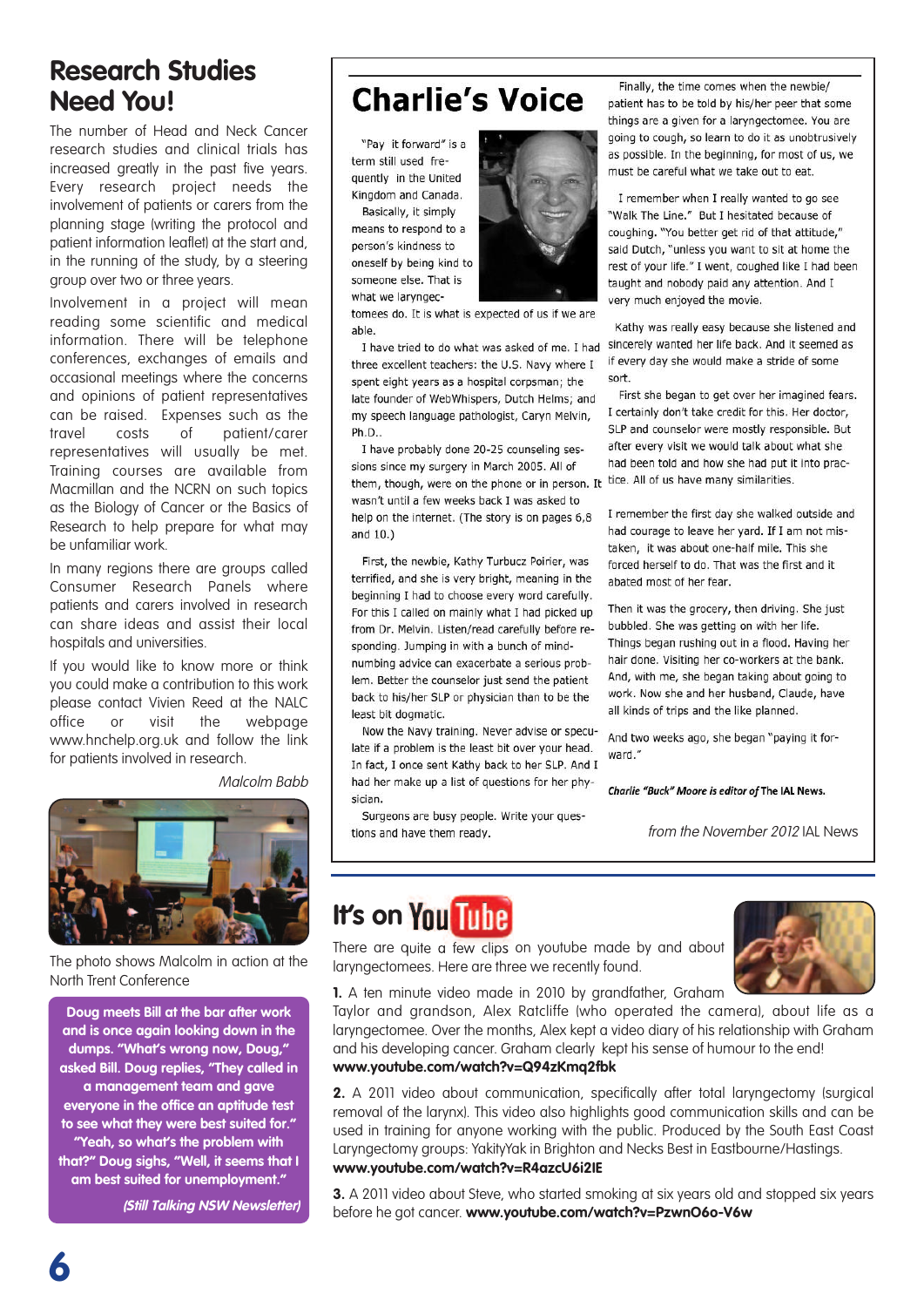# **News from the Clubs**

## **Windpipers, Blackpool**

Their Christmas Meal at the St Ives Hotel, St Annes, was enjoyed by everyone and the overnight stay was the icing on the cake. At their February meeting, Oliver Maudsley from the Dept of Works and Pensions gave a presentation on the changes in the various benefits taking place this year. Their annual charity Bowling Competition takes place on 7 April at Newton Hall, Staining. And the Cancer Trust Summer meal at the Savoy Hotel is on 8 June.

## **Plymouth**

Club Members had a delightful Christmas Luncheon at the Legacy Hotel at Marsh Mills, Plymouth on Tuesday, 11 December 2012. Everyone said the food was excellent! Thanks go to Fiona and Ron for organising the event. It was made even more special by being joined on the day by members of the Torbay Laryngectomy Club. On 8 January at the Mustard Tree Cancer Support Centre, they had a talk by Eunice Halliday, the Project Manager of the Plymouth Foodbank. On 12 February they had a visit to Plymouth City Museum and Art Gallery. And on 12 March 2013 they had a talk by Annabel King of Crossline. In April they plan a visit to the Lord Mayor's Parlour, Plymouth.

#### **Speak Easy Club, Cornwall**

Christmas lunch at the Inn for All Seasons was a great success and well attended. They were delighted that the Recovery Club joined them again this year, as well as several from the hospital, which all helped to make a joyful atmosphere. The Inn kindly donated a 'carvery for two' raffle prize. This was followed by a short but very interesting talk on budgies by Maurice Roberts, who has made a fascinating career travelling the globe attending World Conventions on behalf of the Budgerigar Society. The January meeting was at the Victoria Inn, Threemilestone, when plans were made for the coming year.

## **Speakers' Corner, Shropshire & Mid Wales**

Their Newsletter notes the continuing decline in club membership and led to a discussion on the future of the club. Any decisions were deferred to the AGM in February at the Hamar Centre with a view to implementation in 2014. In the meantime, members were asked to consider all ideas to ensure specific needs or wishes are taken into account. Such ideas included:



- **●** Ceasing to operate as a 'Laryngectomee Club' but to meet regularly as friends
- **●** Continuing as a club but with reduced number of meetings
- **●** Meeting monthly for pub lunches only

Their November meeting included discussion of their Festive Dinner which was to be at the Lord Hill Hotel on 12 December. Lunch venues were The Grapes Inn, Bicton Heath, Shrewsbury in January; The White Horse, Wenlock Road, Shrewsbury in February and The Horseshoe Inn, Pontesbury in March.

The photo shows club members preparing the raffle at Elsie Tong's garden party in August 2012.

### **'20-20 Voice' Cancer Appeal**

Their lady supporters in Wokingham (JJ and Sherry) raffled off a couple of Christmas Cakes (thanks to M&S and Tescos) and raised a magnificent £81.85 for the '20-20 Voice' Cancer Appeal. Thanks to Kay Wakes, landlady of the Two Poplars Pub, for hosting the event. The photo shows Keith receiving his Christmas Cake. Meanwhile, in Leicester they held a raffle at the Leicester Royal Infirmary



where the first prize was a m a g n ific e n t h a m p e r consisting of Champagne, White wine, Red wine, Ham and chocs etc,

which a delighted Mr Tony Bell won.

And over at Glenfield Hospital the '20-20 Voice' Cancer Appeal raffled off a giant 'Gingerbread House' kindly donated by John Lewis Stores (Leicester). The lucky winner was 'Mo Birrell'.

The two raffles raised nearly £100 for the '20-20 Voice' Cancer Appeal. Could you start a '20-20 Voice' Cancer Appeal group in your area? We need to be nationwide – can you help? We are alive and kicking on



Facebook for all you social networkers, drop in and see us and you can always contact me on:

admin@2020cancerappeal.org.

Phil Johnson, Leicester Club

## **Happy Larrys, Liverpool**

Their January meeting was at the Queen of Martyrs Centre, Liverpool. On 18 December they held their Christmas Lunch at the Prince of Wales Hotel, Southport

The photo from their website (www.happylarrys.org) shows members swimming at the Bounty House.